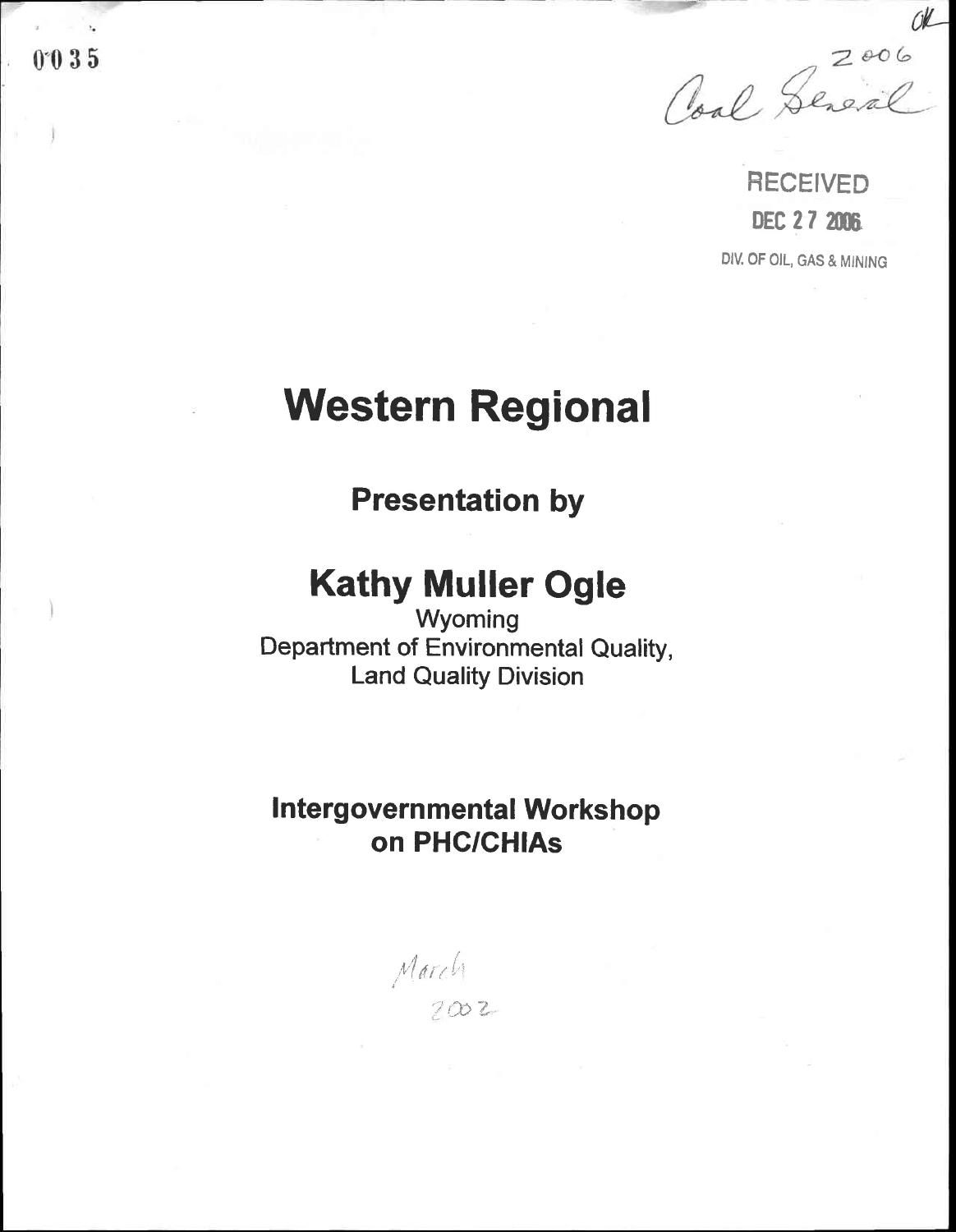### Wyoming Cumulative Hydrologic Impact Assessment Process Western Region Presentation

.v--

#### By Kathy Muller Ogle Wyoming Deparfrnent of Environmental Quality/Land Quality Division

#### abstract

The Wyoming cumulative hydrologic impact assessment (CHIA) process as implemented by the Wyoming Department of Environmental Quality (WDEQ), Land Quality Division (LQD) is a reflection of the scale of mining in the state, the legacy of CHIA experience over the last  $14$  years, and Wyoming's environmental laws. Wyoming produces about 32 percent of the coal in the United States. Although Wyoming has a 134-year history of coal mining, it was not until the 1980's and 1990's that a rapid increase in coal production occurred. While Wyoming's land area makes it the ninth largest state, it has the smallest population. Wyoming's diverse ecosystems provide the framework within which mining occurs,

Wyoming's approach to CHIA's has evolved with experience. Initial CHIAs in Wyoming were general basin-wide CHIAs produced under contracts. The reasonfor the changefrom general to specific CHIAs was initiated both by OSM oversight suggestion and by a change in the economics of the coal market. WDEQ now prepares the CHIAs in house with agency staff. The CHIAs are shorter documents with more specific analysis directed at the scale at which cumulative impacts can be measured and using current data from the permits, annual reports, and other published data sources.

The Wyoming Environmental Quality Act and the associated Rules and Regulations define the framework for the Wyoming CHIA process. The Wyoming CHIA process involves six steps  $-1$ .) Determination of when a CHIA is required, 2.) Defining the type of CHIA needed, 3.) Defining the Cumulative Impact Area (CIA), 4.) Defining pre-mining conditions, 5.) Analyzing the impacts, and 6.) Determining the potential for material damage.

Wyoming is implementing some innovative approaches and anticipating some future issues. Innovate approaches are underway in records keeping, living analysis for backfill, and use of an unsaturated flow model to examine recharge at playa areas. The fulure issues on the horizon are the interaction of coal mine impacts with other groundwater users, the need to re-activate surface-water gaging stations, the separation of natural variabilityfrom impacts in measurements, and the loss of upstream surface water monitoring sites.

#### **Introduction**

The Wyoming cunulative hydrologic inpact assessment (CHIA) process as implemented by the Wyoming Department of Environmental Quality (WDEQ), Land Quality Division (LQD) is a reflection of the scale of mining in the state, the legacy of CHIA experience over the last 14 years, and Wyoming's environmental laws. The scale of mining, as well as the social and ecological environment where the mines are located, defines the environrnental issues and problems that are encountered. Wyoming's approach to CHIAs in the coal mining regulation program has evolved with experience. A brief description of that history is presented to assist in understanding the agency's curent approach. Of course, the most inportant factor in the process is Wyoming's environmental laws and regulations and how the CHIAs meet those requirements.

 $\mathbf{1}$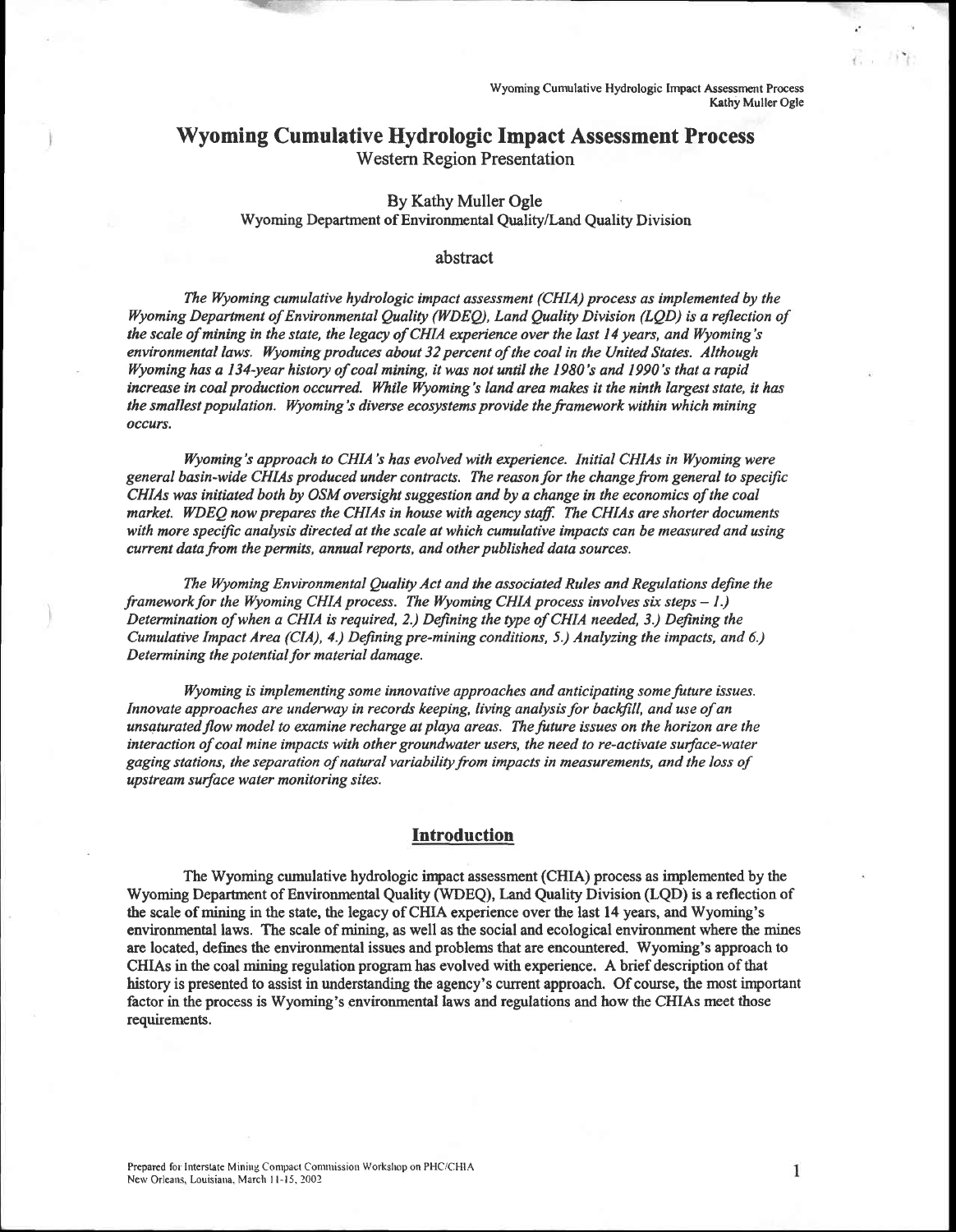Wyoming Cumulative Hydrologic Impact Assessment Process Kathy Muller Ogle

Wyoming produces the most coal of any state in the United States. In 2000,32 percent of the coal production in the United States came from Wyoming (Frame, 2000). Based on tonnage, Wyoming now produces more coal than the combined production of the next two largest coal-producing states, West Virginia and Kentucky (figure l). Wyoming's largest mine, North Antelope/Rochelle Complex, produced approximately 7l



million tons of coal in 2000 (North Antelope/Rochelle Complex,2000). Wyoming has a 134-year

history of coal mining. Commercial mining of coal in Wyoming started as the tanscontinental railroad was being constructed across the southern border of Wyoming in the 1860's and coal was needed to power the locomotives. In 1868, the first

Figure 1. - Coal production estimates for 2000 and 2001 for the top 15 producing states by millions of tons (source: Frame, 2000 and Lyman,2001).



coal mine in Wyoming was opened in Carbon County under contact to the Union Pacific Railroad (Moorschlatt, 2001). By 1917, Wyoming was mining 8 million tons of coal. Examination of the last  $40$ 

years of coal production (figue 2) shows that through the 1960's and 70's the production was relatively small. However, in the 1980's and 1990's, the production increased at a rapid pace and Wyoming now produces about 360 million tons of coal annually (Lyman, 2001). There are several coal producing areas in Wyoming, but most of this production is from the Powder River Basin (figure 3).

#### By physical

size, Wyoming is the ninth largest state with a 97 thousand square mile area. In contrast to its land size, the

#### Figure 2. - Increase in coal production in Wyoming between 1960 and 2001 in millions of tons (Lyman, 2001).

population is the smallest in the United States with slightly fewer than 500,000 (Wyoming Department of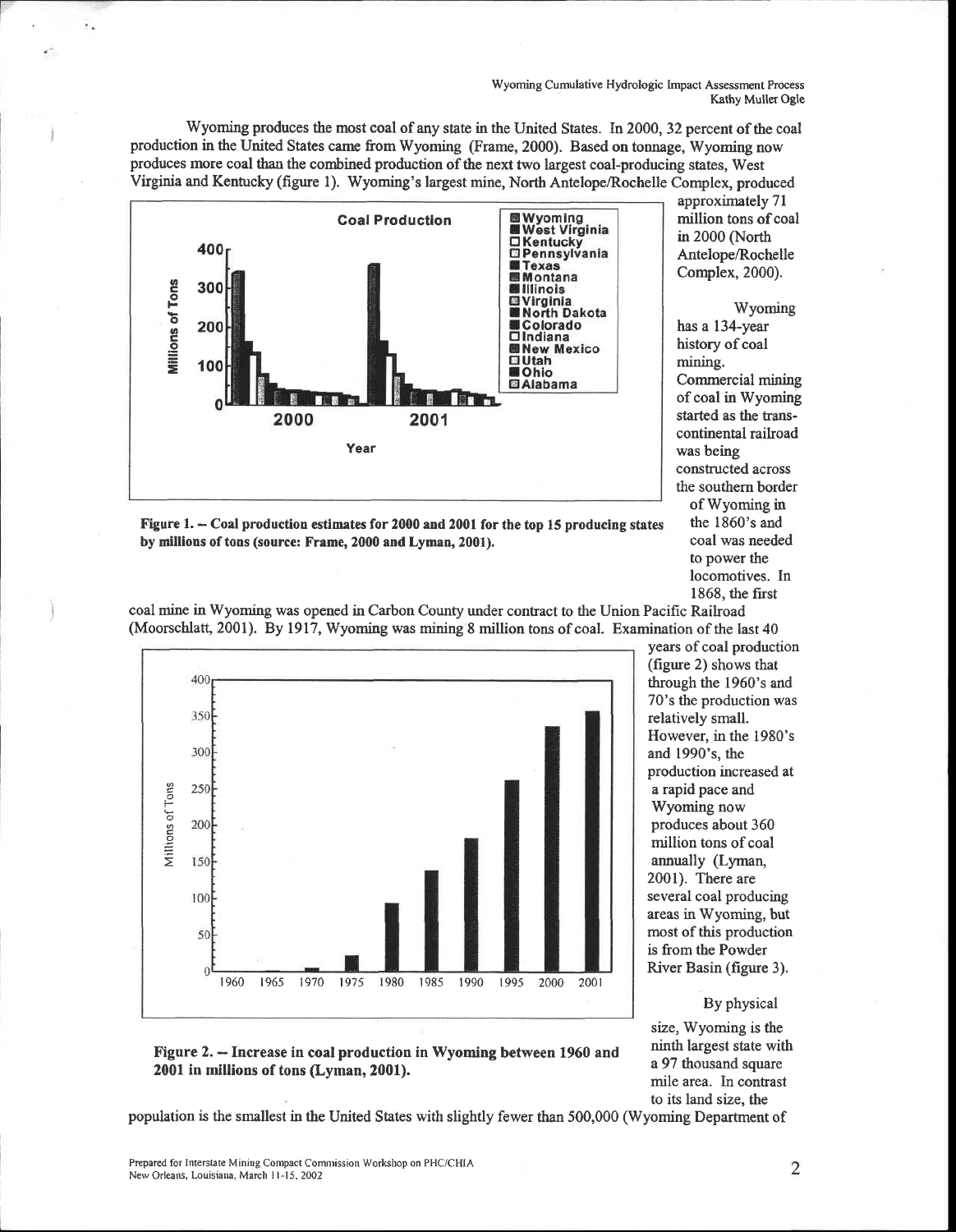Wyoming Cumulative Hydrologic Impact Assessment Process Kathy Muller Ogle

Administration and Information, 2002). The population has a strong western heritage and rural background. In 1998 the largest city, Cheyenne, had a population of 53,640. However, a significant nurnber of people visit Wyoming on vacation or as short-stay residents. In 2000, about 3.8 million people visited Yellowstone National Park (National Park Service,2002) in the northwestern corner of Wyoming. To give a perspective on that number, about 7 times as many people visited that one park as live in the state.

Wyoming's diverse ecosystem is part of what attacts the visitors. This diverse ecosystem also provides the

framework within which mining occurs. The terrain varies from mountains, to deserts and high plains, which are reflective of the large changes of elevation from 3,100 to 13,804 feet. The area is semi-arid with an average annual precipitation is 14.5 inches per year. However, that precipitation varies by a factor of 10 across the state from less than 6 inches per year in the Big Horn Basin to greater than 60 inches per year on the high mountains and



Figure 3. - Map of Wyoming with coal fields (source, Wyoming Geological Survey).

Yellowstone Plateau (Martner, 1986).

#### **CHIA History**

Wyoming's approach to CHIA's has evolved with experience. In the mid-1980's, Wyoming first CHIA effort was a Powder River Basin wide CHIA (Martin et al, 1988) that was completed as a cooperative effort between the WDEQ, the U. S. Office of Surface Mining (OSM) and the U. S. Geological Survey (USGS). It was published as Water Resources Investigations Report and included a cumulative assessment of16 existing and 6 proposed mines. It covered the entire Powder River stuctural basin and three major river basins. It was a valuable document and we continue to use parts of it as a reference. However, it was broad in scale and general in assessment.

In 1992, OSM suggested to Wyoming that the 1988 CHIA was out of date and the agency should consider the need for a more current CHIA. WDEQ then participated in a second atternpt to develop a large scale CHIA in cooperation with the University of Wyoming (UW), Wyoming State Engineer's Office (WSEO), Wyoming Geological Survey (WGS), Bureau of Land Management (BLM), and OSM. This effort became mired in modeling efforts and the development of coal bed methane (CBM). Although a pilot study was conpleted (Wyoming Water Resources Center, 1997), the agency decided that the process did not best meet the needs to assess the impact of coal mining.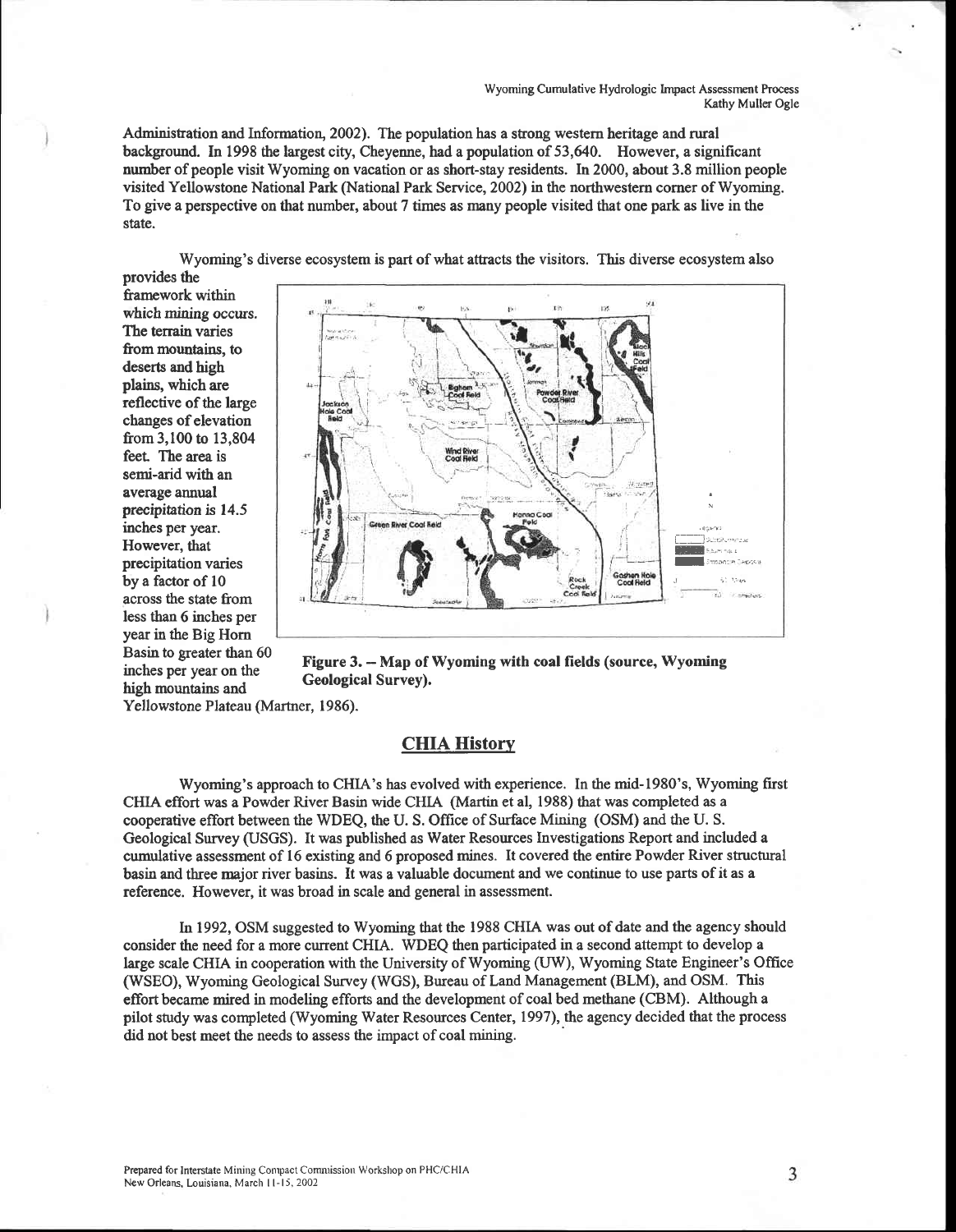Wyoming Cumulative Hydrologic Impact Assessment Process<br>Kathy Muller Ogle



Wyoming's approach to CHIAs has changed. WDEQ now prepares the CHIAs in house with

Figure 4. - Number of amendment acres and number of CHIAs completed in Wyoming.

agency staff. The CHIAs are shorter documents with more specific analysis directed at the scale at which cumulative impacts can be measured and using current data from the permits, annual reports, and other published data sources. The agency did one CHIA in 1997, but it wasn't until 2000 that the need for the number of CHIAs began to grow. Two CHIAs were completed in 2000, three in 2001, and additional four are projected for this 2002 (figure 4). A CHIA hydrologist completes the work with assistance from a

surface-water hydrologist and additional support from district hydrologists and

permit coordinators.

The reason for the change from general to specific CHIAs was initiated both by OSM oversight suggestion and by a change in the economics of the coal market. On the economic front, Wyoming coal prices dropped from \$12.75 per ton in 1982 to \$5.30 per ton in 1999 (Wyoming Mining Association, 2001). Since corrpanies had already made large capitol investrnents in Wyoming coal mines in the form of equipment, facilities, rail spurs and environmental permits, mining continued to increase during that period. After the initial permitting in the 1980's, other than a few small amendments, most of the environmental permit activity involved changes to mine plan to optimize stripping ratios, produce marketable coal quality blends, changes of ownership, and mine consolidations. Few new lands were added to the permits, so most of the cumulative impacts had been addressed in the original permit issuance. However, after l5 to 20 years of operation, the mines are submitting applications to amend new lands to increase coal reserves. This has resulted in large amendment applications, which require CHIA analysis (figure 4).

There are advantages and disadvantages to Wyoming's approach. The more specific analysis results in better-detailed examination of the data and at a scale at which an impact can be measure. One of the things leamed from the basin scale CHIAs was that in highly variable hydrologic systems the basin variability might mask the impacts from mining. It was also found that the agency had the best knowledge base from which to perform this analysis. To complete general CHIAs, both the USGS and the BLM hired agency hydrologists because of the specialized knowledge and skills needed to work with mining hydrology and permits. When the general CHIAs were complete, the agency lost the knowledge base. It required staff time manage the CHIA contracts and keep the analysis focused on CHIA issues and not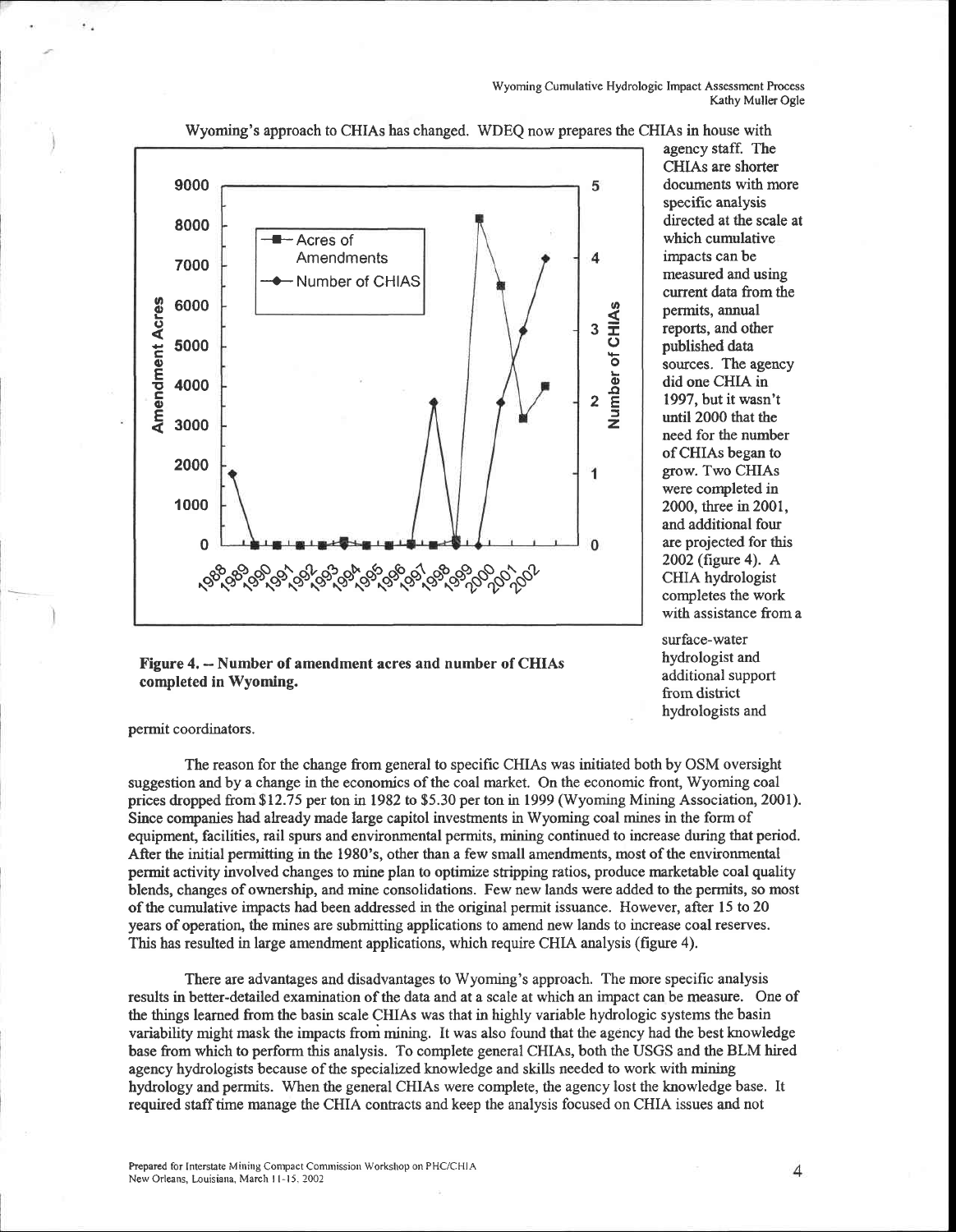Wyoming Cumulative Hydrologic Impact Assessment Process Kathy Muller Ogle

diverting into research issues. By compiling the CHIAs in house the agency can keep focused on the issues needed to make the CHIA findings and build on the knowledge base. A disadvantage of Wyoming's approach is that it requires agency staff time to produce the CHIAs. There are also some the challenges in producing a document when publishing is not a general agency function. Wyoming's approach has the potential to create a bottleneck in the permitting process if several CHIAs require completion at the same time. Wyoming is attempting to use advances in publishing technology and cross training to mitigate some of the disadvantages.

#### Wvomine CHIA Process

The framework for the Wyoming CHIA process is defined by the Wyoming Environmental Quality Act and the associated Rules and Regulations. These are part of Wyoming's approved program and generally mirror the Surface Mining Confrol and Reclamation Act (SMCRA). Wyoming Statue 35-11- 406 (n) (iii) requires that'The proposed operation has been designed to prevent material damage to the hydrologic balance outside the permit area:". In WDEQ/LQD, Coal Rules and Regulations, Chapter 19, Section 2 (Required Studies),  $(a)(i)$  the requirements for specific types of groundwater and surface water information are outlined and'... This information shall be in sufficient detail to enable the Administator to determine the probable cumulative hydrologic impacts on surface and groundwater systems including the impacts resulting from the proposed operation and their interaction with the impacts of all anticipated mining upon all affected hydrologic systerns. Anticipated mining shall be projected over the life of the operation, and shall include all other existing coal-mining operations, any proposed operations required to meet diligent development requirements for leased federal coal where mine development and geological information is available. The assessment of the probably cumulative hydrologic impacts shall be sufficient to make the determinations of S. W. 35-11-406(n)(iii)."

For clarification and supplemental guidance, Wyoming consults several other sources. SMCRA, primarily sections 507 and 510, and the federal register of September 26, 1983, which provided additional clarification, are used for references. The OSM (2002) online and OSM (1985) printed guidance on CHIAs and PHC provide some of the framework for the CHIA documents. The LQD developed agreements with two other State agencies, the WDEQMater Quality Division (WQD) and the WSEO to define material damage. To give a broader perspective on cumulative analysis, the cumulative inpact guidance for other laws have been reviewed. Many laws require broader scope cumulative impact analysis including subjects of wildlife, air quality and others, in addition to hydrology. NEPA guidance contains a process for deciding when a CHIA is needed. The Departrnent of Transportation has a succinct I l-point process on how to analyze cumulative impacts.

The Wyoming CHIA process involves six steps  $-1$ .) Determination of when a CHIA is required, 2.) Defining the type of CHIA needed, 3.) Defining the cumulative impact area (CIA), 4.) Defining premining conditions, 5.) Analyzing the impacts, and 6.) Determining the potential for material damage. Except for step two, Wyoming proceeds linearly through each step.

#### 1.) Determination of when a CIIIA is required.

Either a new mine application, any change to an permitted operation that results in a significant revision to the probably hydrologic consequences (PHC) section of the permit, or a change in hydrologic



#### Figure 5. -- Diagram of when a CHIA is needed.

5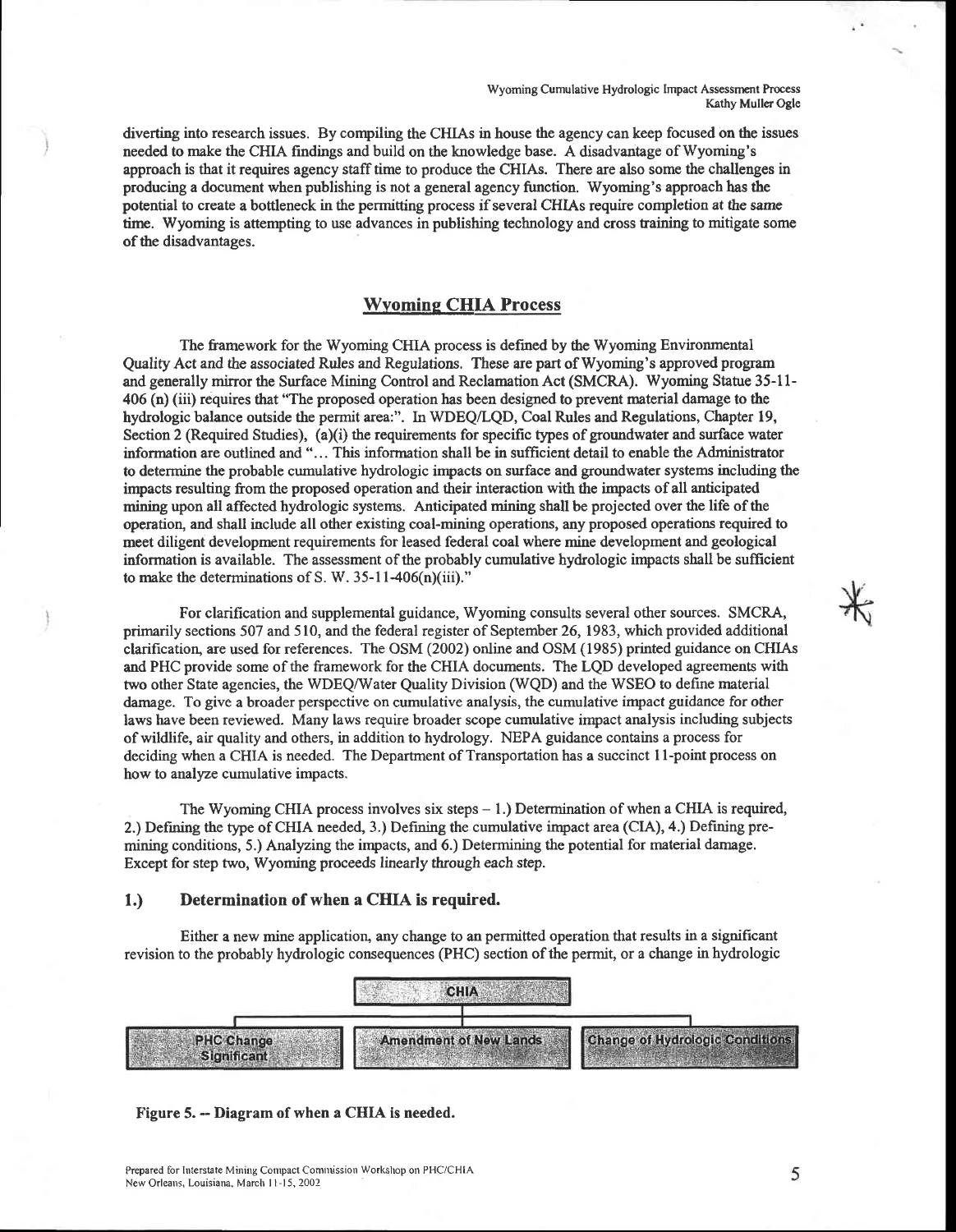conditions will trigger the agency to complete a new CHIA. Types of activities that generally result in significant revisions to the PHC are amendment of new lands, a significant revision that affects the hydrology, or an unforeseen change in hydrologic conditions.

#### 2.) Defining the type of CHIA needed.

The second step is to classify the type of a CHIA will be required based on the hydrology. There is some overlap with defining the CIA, but for clarity purposes the type of CHIA is discussed first. If the mine is hydrological isolated from other mines, a simpler CHIA is developed based on the PHC in the mine permit. If there will be additive effects from other mines or anticipated mining, then a regular CHIA is merited. To be hydrological isolated, the impact from that mine must not overlap with the inpacts from other mines. For example, the drawdowns in inpacted aquifers would not overlap with impacts from another mine and the surface water impacts are far enough away from any other mine as to not be measurable as a cumulative effect. If a mine is in close enough proximity to other mines or anticipated mining to contribute to cumulative inpacts, then a regular CHIA is prepared. It is that regular CHIA process that will be discussed in the remainder of this paper.

#### 3.) Defining the cumulative impact area.

Three factors play a part in defrning the CIA; coal mining, time of impact and spatial area over which the impact will occur. Although the physical area is often emphasized, it is important to consider the other two factors first since they will help defined the physical area to consider.

Wyoming's CHIAs are limited to coal mining. Four types of coal mines - the operation that is proposed, the operations with existing permits, the operations with permit applications submitte4 and the operations with due diligence requirements for Federal coal for which actual mine information is available  $-$  are considered. Data and analysis is available on the first three types of operations through Wyoming's permit processing. For the fourth type of operation, available data is obtained from published sources and from any planning documents available from the BLM or U. S. Forest Service.

The time over which the impacts are considered is controlled by two factors. First, the life of the mining operations is considered. The time frame on large operations rnay be in the 20 to 30 years range. The time may be extended as amendment areas are added and technology advances and price changes allow economic stripping of larger overburden to coal ratios. This time frame coincides with the bonding period for the life of the operation. The second is the time frame considered is that over which hydrology functions such as recovery of water levels, recharge to the backfill aquifer, and major geochemical changes to occu. Hydrologic time frames may be on the order of hundreds of years.

Identified coal mining operations and the time frames are used to delineate in space the areas of aquifers and surface water drainages that will be affected. This physical area then becomes the CIA. From a practicable point of view, for surface water a point is selected below a natural group of mines where there is a measuring point, but not so far downstream that any impacts will be masked. In groundwater, the general area is usually defined by the cumulative 5-foot drawdown contour in the coal. This works well from a practical application since the drawdown in the confined coal aquifer extends quite some distance and includes all areas of surface/groundwater interaction, groundwater water quality impacts, and impacts in the unconfined leaky overburden. Determining the CIA requires thought and professional hydrologic judgment.

The groundwater and surface water CIAs generally have not been the same areas in Wyoming's CHIAs because much of the cumulative analysis takes place in the Powder River Basin where the geological structural basin, which controls the groundwater flow, does not coincide with the surface water drainage basins. Powder River Basin coal aquifer outcrops at the edges of the structural basin and dips inward towards the center of the basin. Groundwater flow in the coal aquifers is generally from the outcrop towards the center of the basin with a regional component to the north. The surface water drainage is primarily into three different drainages; the Powder River/Tongue River system, the Cheyenne River,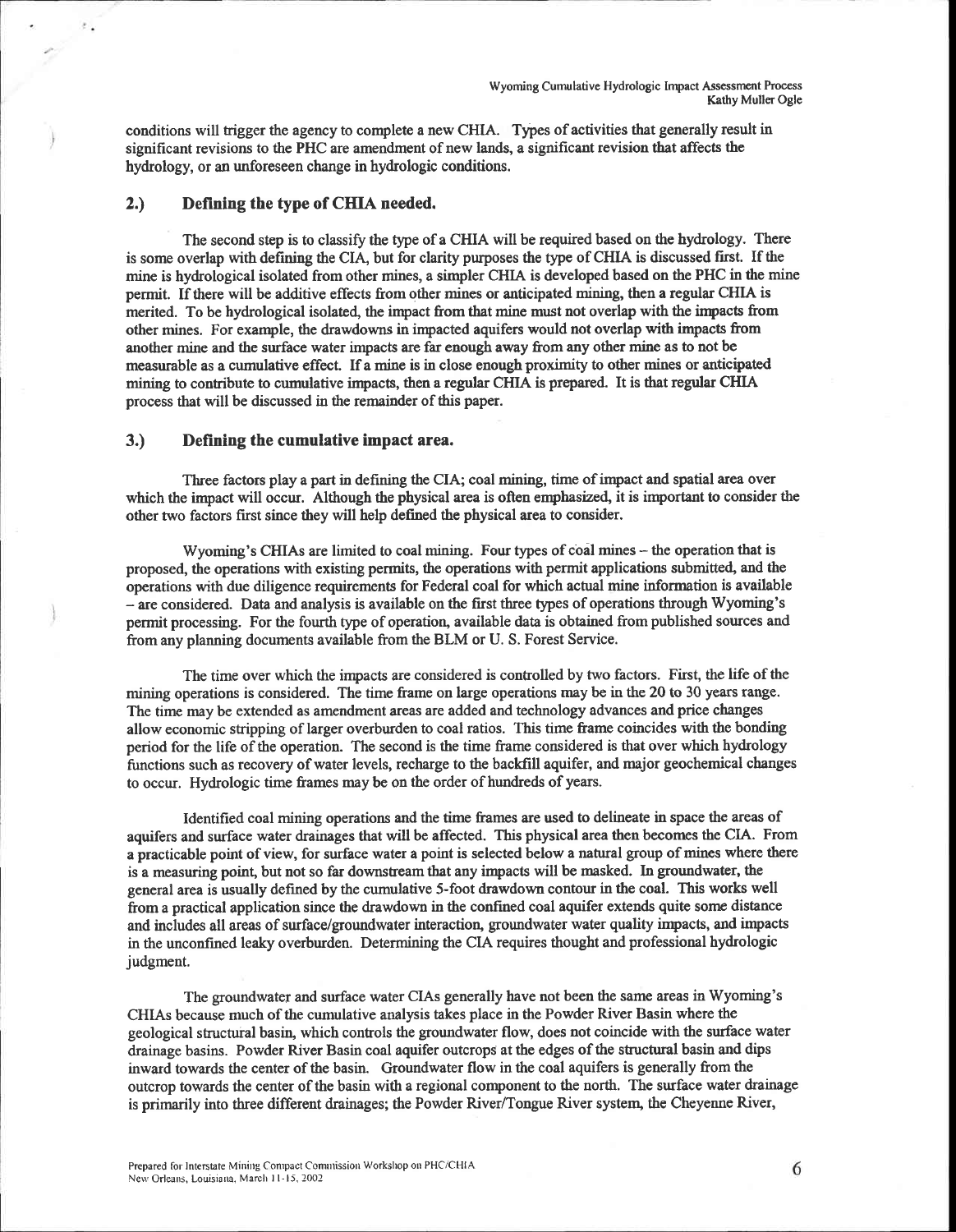and the Belle Fouche River. A very small amount of the North Platte River and the Little Missouri River drainages also come from the Powder River Structural Basin.

#### 4.) Defining pre-mining conditions.

The pre-mining conditions are defned in the CLA for groundwater, surface water and areas of groundwater/surface water interaction. The sources of data for this analysis are primarily from the mining permits, but are supplemented by data available from the USGS, Gillette Area Groundwater Monitoring Organization (GAGMO), Wyoming Water Resources Data System (WRDS) Coal Permitting and Reclamation (CPR) database, WSEO, BLM, WQD, Wyoming Oil and Gas Commission (WO&GC) and coal bed methane (CBM) operators.

For water quality, generally a year's data are available and sometimes several years of data has been collected before mining is initiated. The data recommendations are detailed in WDEQ/LQD Guideline No. 8. Water quality sanples generally include field measurements for; pH, tenperature, conductivity, (and for groundwater; water level, casing volumes purged before sanpling), (and for surface water; instantaneous discharge), lab measurements for nutrients, major ions, a suite of metals (and for surface water: dissolved oxygen, total suspended solids and turbidity).

Other data and analysis generally includes precipitation, evapotranspiration, infiltration, and  $\mathcal{X}$ runoff estimates, watershed and stream channel descriptions, water rights, design of diversion and containment structures, monitor well construction information, reclaimed topography and channels, geologic information, aquifer hydrologic characteristics, potentiometric surfaces for aquifers, monitoring networks, drawdown due to mining by aquifer, predicted post mine water quality, predicted post-mine runoffand surface water flow characteristics, predicted post mining recharge rates and groundwater flow. Individual descriptions of the hydrologic systems are extacted from the permits and merged with additional data and analysis as needed to develop a description ofthe water resources ofthe CIA area

#### 5.) Analyzing the impacts.

It is important to develop a perspective on the water resources in the area so that the analysis time and resources can be focused on the significant resources. It is worthwhile to know that Wyoming law does not use the term significant resources, so Wyoming uses this concept from a hydrologic rather then a legal point of view. The primary factors that make a resource significant in a CHIA are either use of the resource or the extent of the resource aerially. If the aquifer or the steam is supplying water for identified uses such as drinking water, irrigation, municipal, or livestock, it becomes significant. Also, if the aquifer or steam has water that has the potential to be developed for uses, based on its quantity and quality characteristics, it also becomes significant. Some the characteristics that are important in analyzing significant aquifers are their hydrologic proprieties such as water quality, water levels, yields, hydraulic conductivity, storativity and water rights. The significant characteristics associated with the streams are the flow characteristics such as perennial, intermittent or ephemeral. Other items considered are the water quality, hydrograph characteristics, sediment yield, size of drainage, and water rights. Groundwater and swface water interaction areas where base flow is maintained by groundwater, where springs discharge, or where surface water recharges the groundwater are examined in more detail.

The purpose of the analysis portion of the CHIAs is to examine significant issues and resources that may be impacted. Wyoming has large permit volumes with extensive data. Mines may have 50 to 100 monitor wells, several surface water monitoring sites, and sometimes a weather station. In the CHIA analysis from the individual permits is cumulated to the CIA scale and verification or additional analysis is completed as needed. Published research on both general disturbed hydrology and on specific reclamation issues is consulted and integrated. The results of the CHIA are peer reviewed by other hydrologists and management in the agency. On specific topics, such as backfill water quality, peer review of experts in the field may be requested. Analysis considers for groundwater - quality, flow, hydraulic conductivity, storage, yield and head - and for surface water - flow, sediment yields, water quality. Monitoring by the